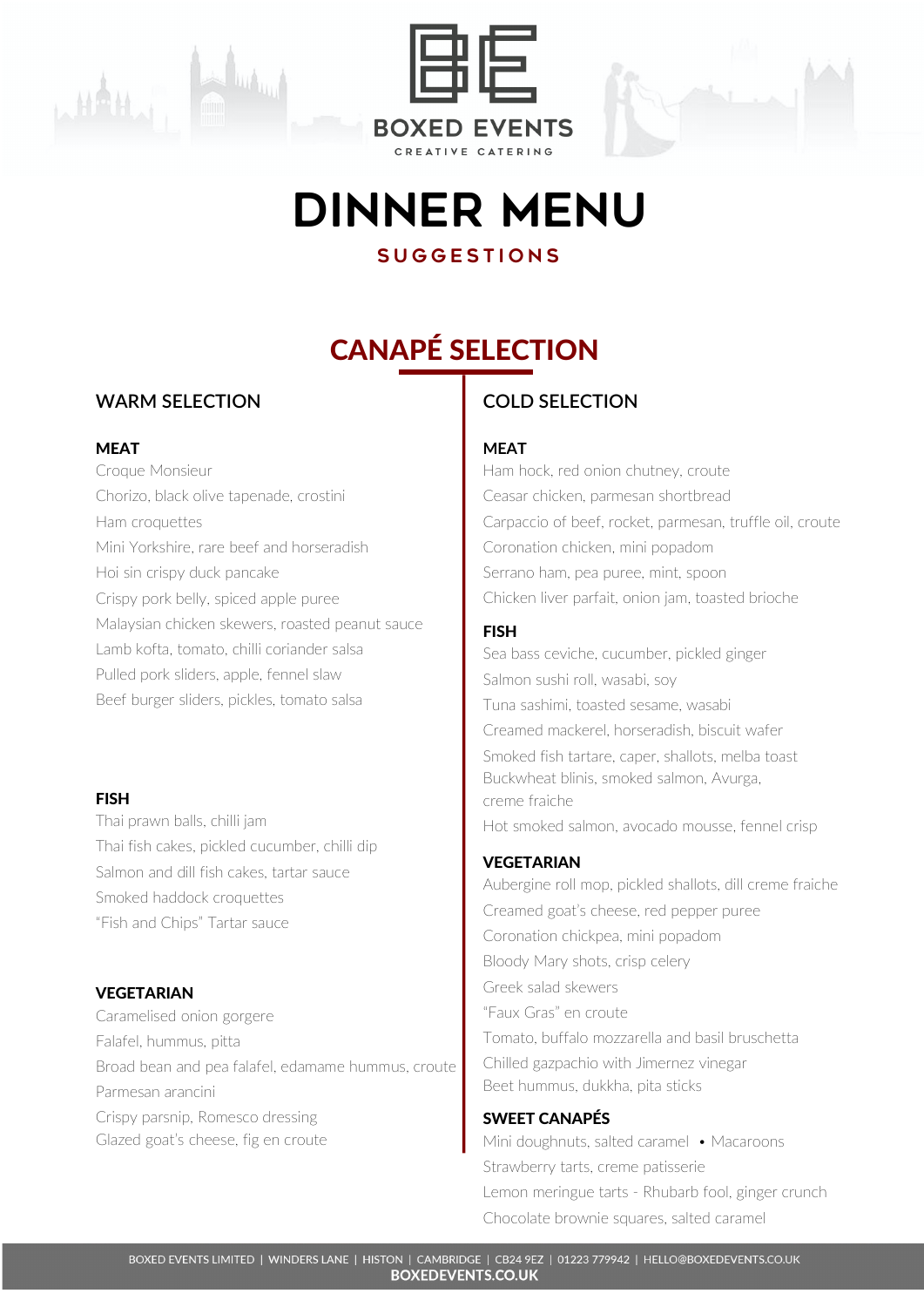





# DINNER Menu

## 2 COURSE / 3 COURSE

Please find a collection of some of our more popular dishes. If you'd like something different, then our dedicated team of Chefs are more than happy to prepare dishes of your choice.

## STARTERS I MAINS

#### **SOUP**

Green pea, mint, creme fraiche Butternut squash, Thai spices, coconut milk Vine tomato, basil, pine nut drizzle Leek and potato with rosemary French onion, parmesan en croute Cream of wild mushroom, tarragon creme fraiche

#### FISH STARTERS

Devon crab and crayfish tian, avocado mousse, croute Classic prawn cocktail, crevette Vodka, beetroot cured salmon, dill pickled cucumber, rye bread croutes Hot smoked salmon, apple and fennel, horseradish crème fraiche Smoked haddock and boiled egg fish cake

#### MEAT STARTERS

Hoi sin duck salad, spring onion, cucumber Smoked duck salad, hazelnut and orange Pork belly, 5 spiced apple, chilli, shallot caramel Chicken liver parfait, red onion marmalade, toasted brioche Ham hock terrine, sauce gribiche, warm baguette Confit corn fed chicken, ham and leek terrine, chicken crackling, tarragon emulsion, pea shoots Ras El hanout lamb, hummus, molasses, prunes, flat bread

#### VEGETARIAN STARTERS

Aubergine Roll mops with creme fraiche dressing Steamed asparagus/ purple sprouting broccoli, poached egg, hollandaise sauce

Crispy halloumi, pomegranate salad

Breaded Capricorn goats cheese, grape and walnut salad, raspberry vinaigrette

Smoked aubergine baba ganoush, feta, olives, pita bread Spiced cauliflower wings, ranch dressing



#### MEAT SELECTION

Chicken breast filled with wild mushroom mousse, fine beans, chantenay carrot, potato rosti, cafe au lait sauce

Chicken breast filled with wild garlic and spinach mousse, peas and broad beans, light chicken jus

Long Horn rump of beef, bourguignon garnish, curly kale and dauphinoise potato

Long Horn rolled rump of beef, tender stem broccoli, salsify and soft green peppercorn salsa verde

Lamb two ways, Roasted rump, confit shoulder croquette, crushed peas, heritage carrot, rosemary pommes anna

Roast lamb rump, seasonal greens, saute potato, salsa verde

Sesame crusted duck breast, confit duck and spring onion wonton, pak choy, honey, soy reduction, crispy noodle

Duck breast, morello cherry sauce, hispie cabbage, glazed carrots, truffle mash

Confit pork, smashed butter beans and chorizo, cavolo nero, new season olive oil mash

Local pheasant, brussels, bacon, chestnuts, chantenay carrot, rosti potato (when in season)

#### FISH SELECTION

Sea bass, samphire,, crushed new potatoes, tomato and spring onion salsa

Pan roasted salmon, tender stem broccoli, roasted baby potatoes, sorrel and pine nut pesto

Baked hake, roasted baby tomato, chorizo, rocket, balsamic reduction

Baked Cod, roasted tomato, courgette, olive oil mash, gremolata Swordfish steak mango and papaya salsa, Asian greens, crispy noodles VEGETARIAN SELECTION

Seasonal risotto - Pea, broad beans, mint - Three way butternut squash - Wild mushroom, truffle oil

Twice baked cheese souffle, rocket, parmesan, balsamic glaze salad New season's garlic, saffron and tomato tartlet, herb baby potatoes, crisp leaf salad

Baked Aubergine, pesto crust, warm potato and spring onion salad

Chermoula rubbed aubergine, spiced chickpea, roasted beet hummus, labnah, sorrel and flat breads

Butternut squash, kale and chestnut mushroom wellington, seasonal greens, creamed potatoes, gravy